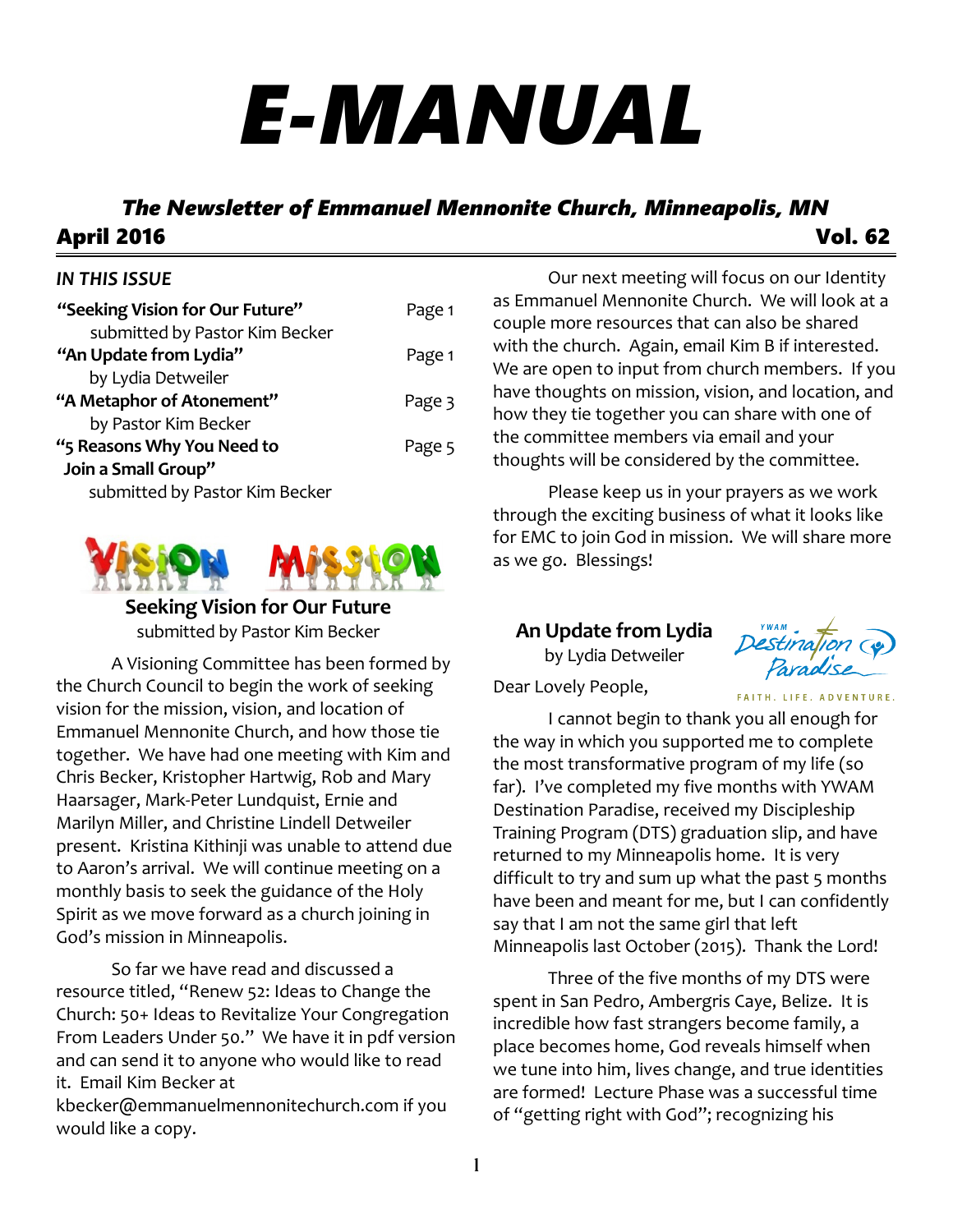immeasurable power and love for me, returning to an intimate relationship with him, letting him heal my heart and instill his identity in me. I was extremely blessed to have an amazingly diverse and supportive group of 4 girls living with me in Casita 18 (our little cottage/room that everyone lives in on the base). They became my closest friends and confidantes during the three months in San Pedro. I cannot thank God enough for placing them perfectly in my life, right when I needed them most.

After the three months of lecture in Belize, my team of 12 and I traveled through Central America to get to Costa Rica, and joined in the awesome things God is already doing down there. We were in Costa Rica for approximately 5 weeks (it felt much longer!). The majority of our ministry consisted of clearing a coffee field in order for a mission already established in CR, called Strong Missions, to build their new property. My team spent many long, scorching days picking coffee, cutting down the trees with machetes, and then digging up the roots of said coffee trees. We approximated that we'd dug up 800 roots together as a team. It was very intense! God taught us all a lot about trusting his plan while we worked the field. It was never easy, but we cannot deny how rewarding it was getting down and dirty and learning to trust that God would use our work to further his Kingdom in Costa Rica. We learnt that we were sowing seeds, and would have to learn to be okay with not seeing them reaped.

In addition to the field ministry, we did something called LIFE ministry. It was a simple concept: learn to do life WITH God, recognizing his life changing power within us. We spent days hanging out with locals, praying for them and attempting to love radically like Jesus in whatever way we felt led. During these LIFE ministry times, I learnt that my life can be a ministry when I include Jesus in every little thing that I do. There is great power in seemingly insignificant acts of love and God can use me to show his Glory in countless ways that will look different for each individual. I grew exponentially in my ability to share God's heart with other people and was immensely

encouraged by how much our God cares for all his creation!

As I mentioned in the previous paragraphs, I experienced copious amounts of spiritual maturing and healing, both in Belize and Costa Rica. One of the greatest blessings over DTS, however, happened whilst simply experiencing life with an extraordinary family; learning how to love them in all our differences, being challenged by them in my faith journey, challenging them in their faith journeys, praying for each other, supporting each other, and having the time of our lives together.

I have had the busiest, hardest, most mind blowing, positive experiences of my life from last October to this February! It would be crazy for me to believe that I could have done it without the generous support that I got from both friends and family around the world. Thank you SO MUCH for the part you played in sending me to YWAM, whether in monetary donation or in prayer. I could not have asked for a better opportunity or a better experience. God is so unfathomably good. I would love to share more about my experience, if desired. Shoot me and email or text, and feel free to call. I love sharing what God has done in and through me (and it helps me process it as well!).

In conclusion, I'd like to share what's up next for me. Once I returned from YWAM I had a hard time discerning what the next season of my life would look like. During Lecture and Outreach phase, God gave me more clarity than I've ever had about what his dreams for my life are, and the talents/abilities he's given me to complete such dreams. I came home with dreams of returning to YWAM Destination Paradise to participate in a secondary school (through YWAM still) called Foundation in Counseling Ministries (FCM) and possibly returning to staff. As God often does, he changed it up on me. Instead, he's called me to a season of going to college, and made it clear that this is the necessary time of preparation that he's going to lead me through before I'm ready for my other dreams. While it was definitely an incredibly hard decision to give up YWAM, I'm trusting that God has a much better plan than one I could think up for myself. Therefore, I'll be attending Crown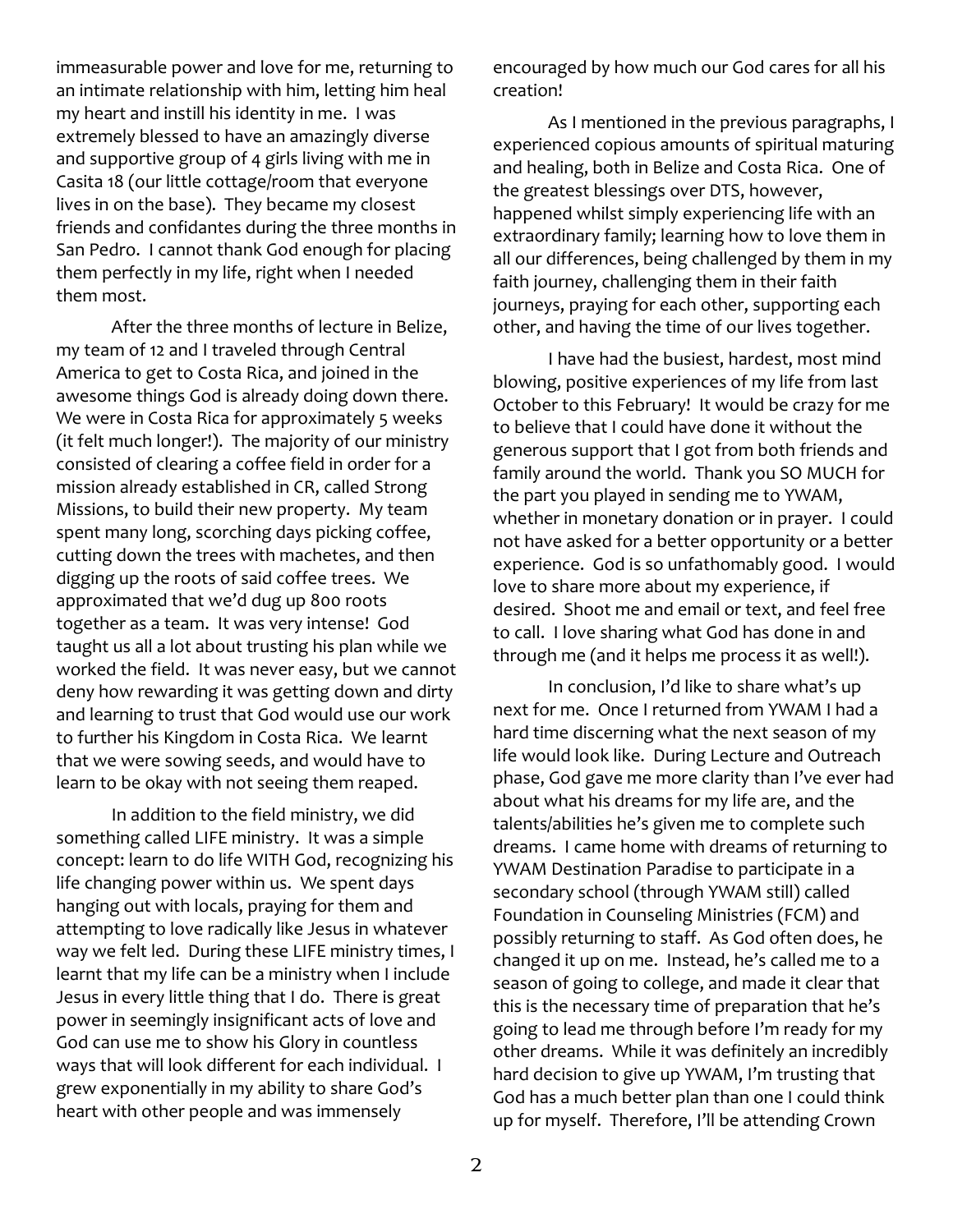College, in St. Bonifacius, MN, for the next few years. I'll be majoring in International Studies, with a concentration in Humanities, and a minor/major in Counseling. I would really appreciate continued prayers in my transition back to the US culture and in having an open heart to recognize/accept God's lessons regardless of the season or location.

Much love and peace.

Psalm 13:5, "But I trust in Your unfailing love; my heart rejoices in Your salvation."

You can keep up with Lydia's adventures at her blog: http://thelastld.blogspot.com/ She is currently in Mazatlan, Mexico serving at a YWAM base for the next several weeks.

#### **A Metaphor of Atonement**

by Pastor Kim Becker

This story is a metaphor of atonement theology I wrote for a class I took in seminary called, "Theological Understandings of Jesus." The class was excellent. It was one of those classes I wish all Christians could take, because it focused on how our atonement theology informs our full theology, in both belief and practice. It also offered new ways to view the cross, looking at how multiple metaphors are imperative to a full understanding of atonement. No one metaphor can be comprehensive enough. So please read this as one of many atonement metaphors.

#### **Can You Hear Me Now?**

One day a young girl asked her papa why God sent Jesus to die on the cross for everyone. She couldn't understand why God had to save people through the death of Jesus. Wasn't there another way it could have happened? This is the story the papa told the girl in response to her questions:

You see, dear, it's kind of like this: There once was a great man, we'll just call G, who created everything in all the lands. G loved everyone. I mean everyone. There came a time, though, when the people he loved dearly made a choice that meant he could not be with them in

person any more. Because the people chose to listen to a Liar and did something G had specifically asked them not to, they now had to live with the consequences; he had to send them out of the Perfect Land they all lived in together, into a land that was dirty and hard to live in. This made him very sad, and he really wanted to stay in touch with everyone all the time, and be available to them whenever they needed him. So he gave every one of his people a cell phone that connected directly to his phone. That way they could call him, and each other, anytime they wanted to.

As time went on, the cell phone connections got rather weak. The people's land had been invaded and they were sent out to a land that was not their own. The land they lived in now was so rough and dirty and full of hills and valleys that there was a lot of cell phone interference and it made it hard to hear G and each other on their phones. The people really wanted to hear from G, though. So the people decided that they needed to build a special Tower, that maybe up in the Tower they could have a better connection. And so G told them they could do that, and that it might help for a time. Because they were not in their own land they decided to build a temporary Tower. They hoped to build a more permanent Tower when they were able to return to their own land someday, but for now, they built a temporary Tower in the middle of where they were living.

Because there wasn't room in the top of the Tower for everyone to fit, only certain people were allowed up to where the best reception was. They called this space at the top of the tower the Place of Best Communication. The people made rules, as they were prone to do, about how this would work and chose certain people to go to the Place of Best Communication; only the special Elect could go up to the Place of Best Communication to talk with G. Then the Elect would come back and tell the people what G said. This worked okay for a while. The people made many rules to organize how they live. G had only given them 10 rules, but the people chose to make hundreds more for themselves.

One day the people made it back to their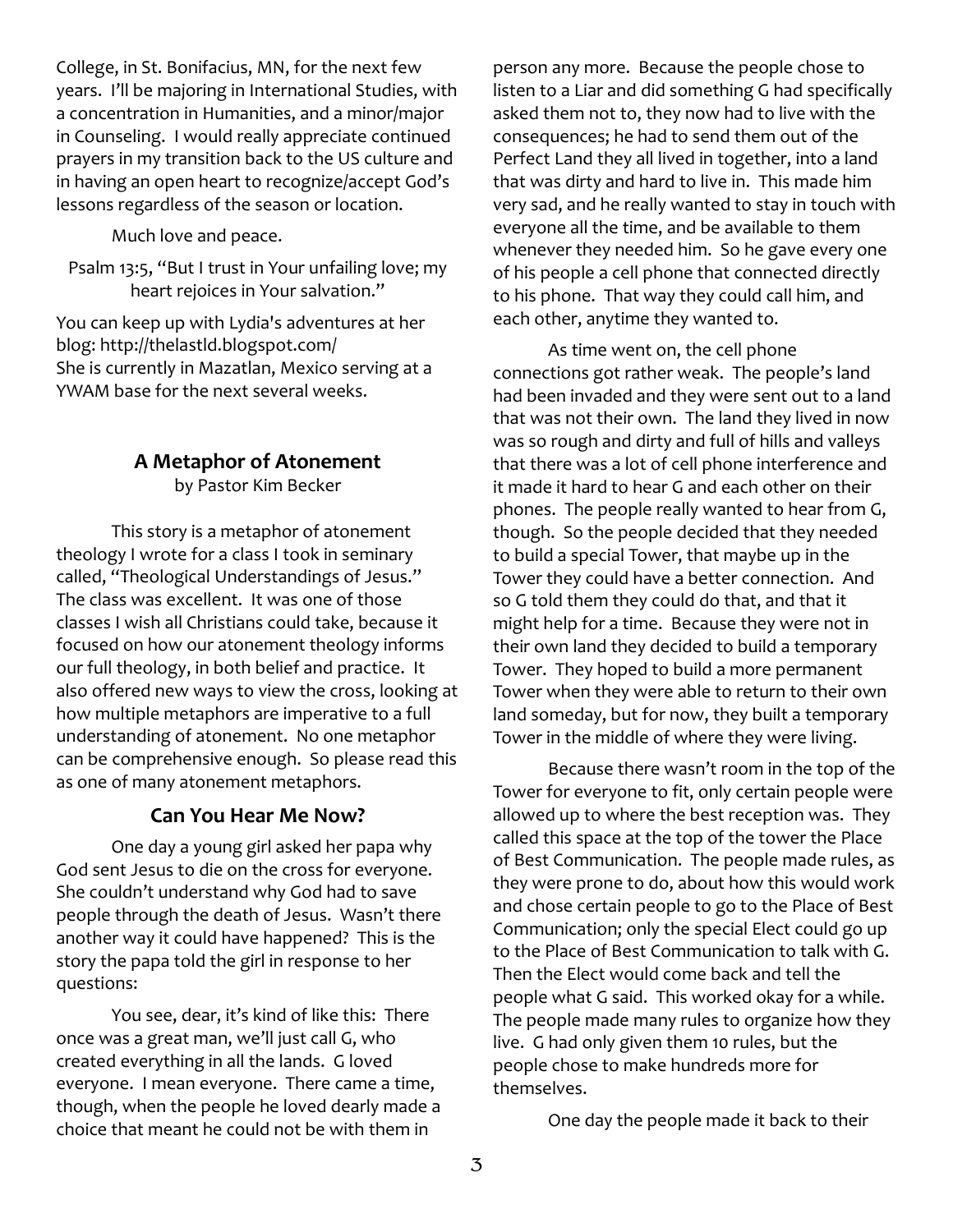own dirty land. So the leader of the people wanted to build a new Tower. But G told him no, that he was going to build a different kind of Tower, one not made by human hands. The leader did not understand what G meant. He started to build a great new Tower anyway. But before the Tower was done the leader died. So that man's son ended up being the one who finished the great new Tower. The people were very happy to have a permanent structure where they could communicate in some way with G. Even though only the Elect could go to the Place of Best Communication, it was better than not communicating with G.

But you see, this way of communicating with the people was not really how G wanted it to be, and he didn't really like all the rules people had made for themselves. He really missed how it used to be, way back before the people had listened to the Liar that had messed everything up. He missed talking directly to each person the way he used to. And not only that, but G loved and wanted to know everyone, and wanted them to love each other too, even the enemies of his people, those who had invaded and sent them out of their land. G had to come up with a way to fix things so he could be in relationship with everyone the way he wanted to be, and so they could be in better relationship with each other, too. He decided to send his son J into the land the people lived in in order to fix the communication problems.

J came to the land as a baby, as one of them. He grew up in a normal family, but there was something different about J. He was really the son of G, and he had a special phone to communicate with G that didn't seem to be bothered by the interference that messed up everyone else's reception. No one knew how he had that special phone. Not only that, but J also didn't seem to be covered in the dirt of the land they lived in. He looked cleaner, like the stories they had heard about the people who lived a long time ago with G in the Perfect Land. He taught people how to live better. J showed them that some of the rules they had made were too restrictive, and some rules did not take things far

enough. J modeled a new way to live, more like how G had intended. This upset the Elect who had written and followed the hundreds of rules.

As J grew up he saw that the people needed a way to communicate better with G, they needed to have that special reception he had on his phone. J knew he had to fix things; he was the only one who knew how. The rules they had made for themselves were not helping; they were getting in the way of the kind of relationship G wanted the people to have. J knew that he had to go to the hill where the cell reception tree was and fix things. At that cell reception tree he knew that there was a bad connection. You see, as time had gone on the dirt of the land had built up and mucked up the wires causing reception to get worse and worse. J knew he had to clean it up for the people. He also knew that by taking the wires apart and cleaning them he would be putting his life on the line. The charge of electricity going through the wires was enough to kill him. But J wanted the people to be able to communicate with G again as much as G himself did. He knew his sacrifice would be worth the cost. The Elect thought it was a great idea to have J try to fix the connection. They knew this would end his life, and they saw it as a way to get rid of this guy who spoke against their rules.

So J went up to the hill and climbed the tree. He grabbed the big dirty wires and began to wipe them clean. He cleaned the outside as much as he could. Then he knew it was time to clean the inside connection. He grabbed the junction and pulled it apart. He cleaned the inside connection as the electricity shocked through his system. With his last living act he reconnected the now clean wires. As he did this, the sky went black, the top of the Tower – the Place of Best Communication – crumbled and crashed to the ground, and J proclaimed, "It is finished," as his heart stopped beating. The people watched in awe and horror. Those closest to J ran to him and cried over his body. He had died to help the people regain communication with G.

J was dead for 3 whole minutes before, all of a sudden, he gasped for breath. His heart had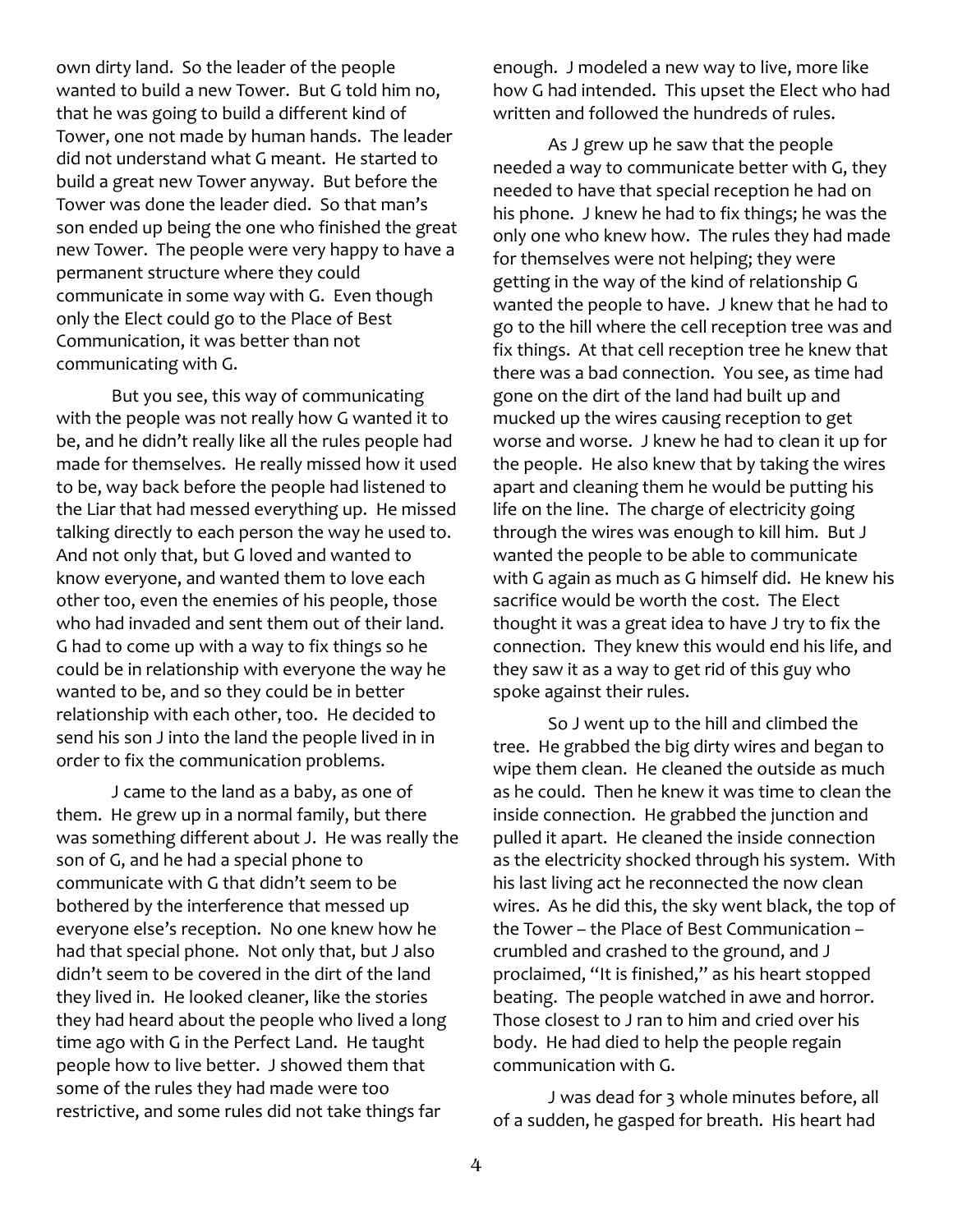begun beating again! He was back from the dead! The people were amazed and grateful for what J had done. But when he began to speak, he told the people that he could not stay with them any more. He had to go back to G. J had done what he had come to the land to do. The people did not understand why J could not stay with them and were sad. But J told them he was going to send them a friend, called H, who could be with them and help them from there on out with any communication problems and how to live as he had begun teaching them, with less rules. Not only that, but they didn't have to be so dirty. The dirt no longer stuck to them like it did before. They were cleaner, and more like J. He also told them that one day he would come back, and at that time everyone who had made the choice to talk with and be with G, and endeavored to live like J had shown them, would be able to join G and J in the Perfect Land.

All the people of the land, or rather, all the peoples of the lands, now had phones that worked properly again. They did not have to rely on the Elect to communicate for them. And they had better communication with each other, too. The Tower was no longer necessary. Now each person was like a Tower, they each had great communication with G. And G was calling all the people to talk now, even the invaders and people who did not come from the peoples' land. G was reaching out to connect with everyone who made the choice to call him. Soon H came, as J had promised. He was there with the people to give advice and keep them all in good communication with G always. H helped the people live as J had showed them. The people had seen many changes since J had come and they were waiting in anticipation of the day when J would return and bring all those who chose to call G to live together with G, J, and H in the Perfect Land. While they waited, they were figuring out what it meant to share their newly renewed cell phone reception with the other people, the invading people. It was hard, but the people were learning to accept that this is how G and J wanted it to be. G had sent J so that all peoples could communicate with G if they wanted to. H helped them navigate this new way

of living, together, as they eagerly awaited J's return.

When the papa finished his story he asked his granddaughter, "Does this story help you understand why Jesus came and sacrificed himself for us?"

The girl replied, "J loved the people as much as G did, and they wanted the people to be back in good relationship, so he had to do what he could to make that happen. I understand." They sat in silence for a minute thinking about what J had done for everyone. Then the girl said, "It sure was nice that J's friend H came to be with the people and help them learn to love each other while they wait for J to return."

"Yeah, I think so too," he replied.

"Do you think people will ever learn they don't have to build Towers any more? I think some people are still listening to that Liar. Don't they know what Jesus did for us?" the girl asked.

"Yeah…. I don't know. Perhaps we ought to share this story with them," papa said.

## **5 Reasons Why You Need to Join a Small Group**



Adapted from a blog post by Logan Gentry, found at: http://logangentry.com/2014/03/12/missionalcommunities-suffer-without-ltgs/ Submitted by Pastor Kim Becker

## **1) BEST PLACE FOR DEEPER STUDY AND QUESTIONS**

When people read the Bible, they have difficult questions and very personal questions. A smaller community of 2-11 provides a better context than 12-25 to allow people to ask these questions. Most of the time these questions will never be asked and it's these questions alongside the scriptural answers that provide an understanding that transforms people's lives.

If people don't grasp the Bible, they won't